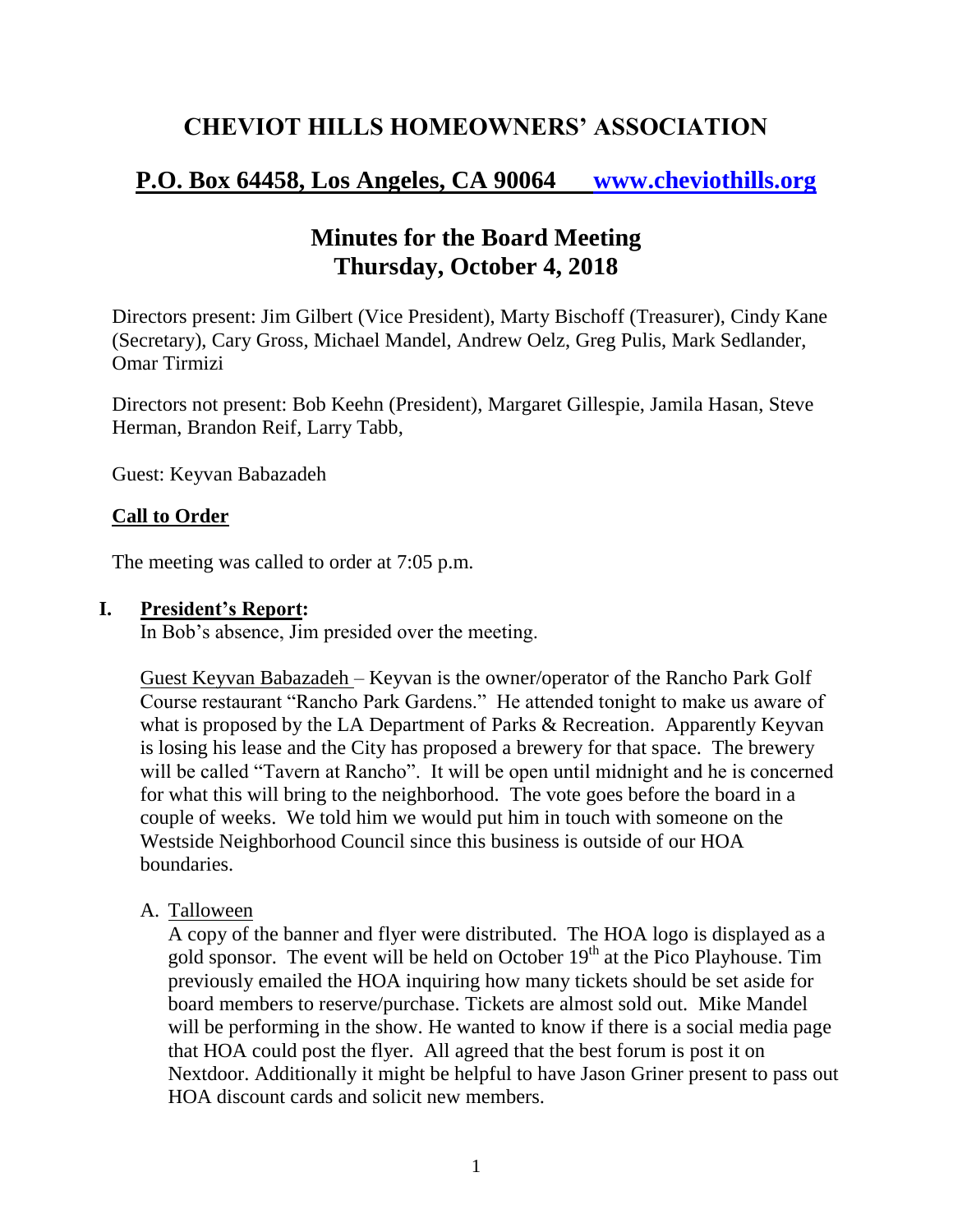#### B. APS Status/NDA & Update on extra car

Bob sent an update via email. He spoke to board member of CCCHA Tamir, he proposed to split another APS car with their HOA during whatever daytime shift APS currently is already giving us a car. It's his understanding that this would be on a daily basis, including weekends, and that the cost for an additional car would be \$1550 per month, so each HOA would pay an extra \$775 monthly. Tamir thinks the proposal will be well received when their board meets next Tuesday. The only potential hitch is that they have already hired another APS car during daytime hours (only during the week).

Bob sent an email to Vernon to confirm this and to verify the hours. Additionally when this topic was first brought up in July we discussed this additional security to carry us through the holidays. The board discussed and agreed tonight that it makes sense to commit to this for 6 months.

#### C. Bylaws Revision

No agreement from Neuland Whitney law firm has been presented to Bob for signature. Since Brandon was not in attendance, follow-up is required to proceed.

#### D. Palms Park/Library

Colleen Mason Heller sent an update via email. After receiving extensive information from WNC and letters of opposition from CHHOA and CCCHOA, Palms Neighborhood Council dropped their request to "share" Palms Park and Rec by including it within their boundaries. They could provide no proof of previous PNC support for Palms Park and only minimal for the Palms Library. There was no paperwork indicating that the annexation had ever been an agenda item at any PNC Board meeting and, in fact, there was evidence to the contrary in discussions recorded in their minutes. In doing the investigation, it was discovered that the property along National from Palms Blvd and National (at the light rail) running to and including Motor and National west to National and Overland belonged to WNC. It was at one time freely ceded to Palms by WNC, but apparently that was against Neighborhood Council rules. It turns out that Palms NC applied for the annexation but were denied. They never told WNC, they simply set up housekeeping even petitioning a change in the name of the light rail station from the original Palms/National Station to just Palms. If the property comes back to WNC we would, ironically, have 3 light rail stations.

## E. Rancho Park Gas Flare

Scott Silver reported via email that Hillcrest Beverly Oil Corporation (HBOC) withdrew their request for approval of the CEB1200 gas flare and committed to remove the CEB1200 gas flare from the drill site within 6 months. HBOC and Mr. Koretz requested that the Zoning Administrator impose three new conditions upon their operations: annual inspections; 24/7 emissions monitoring; and notification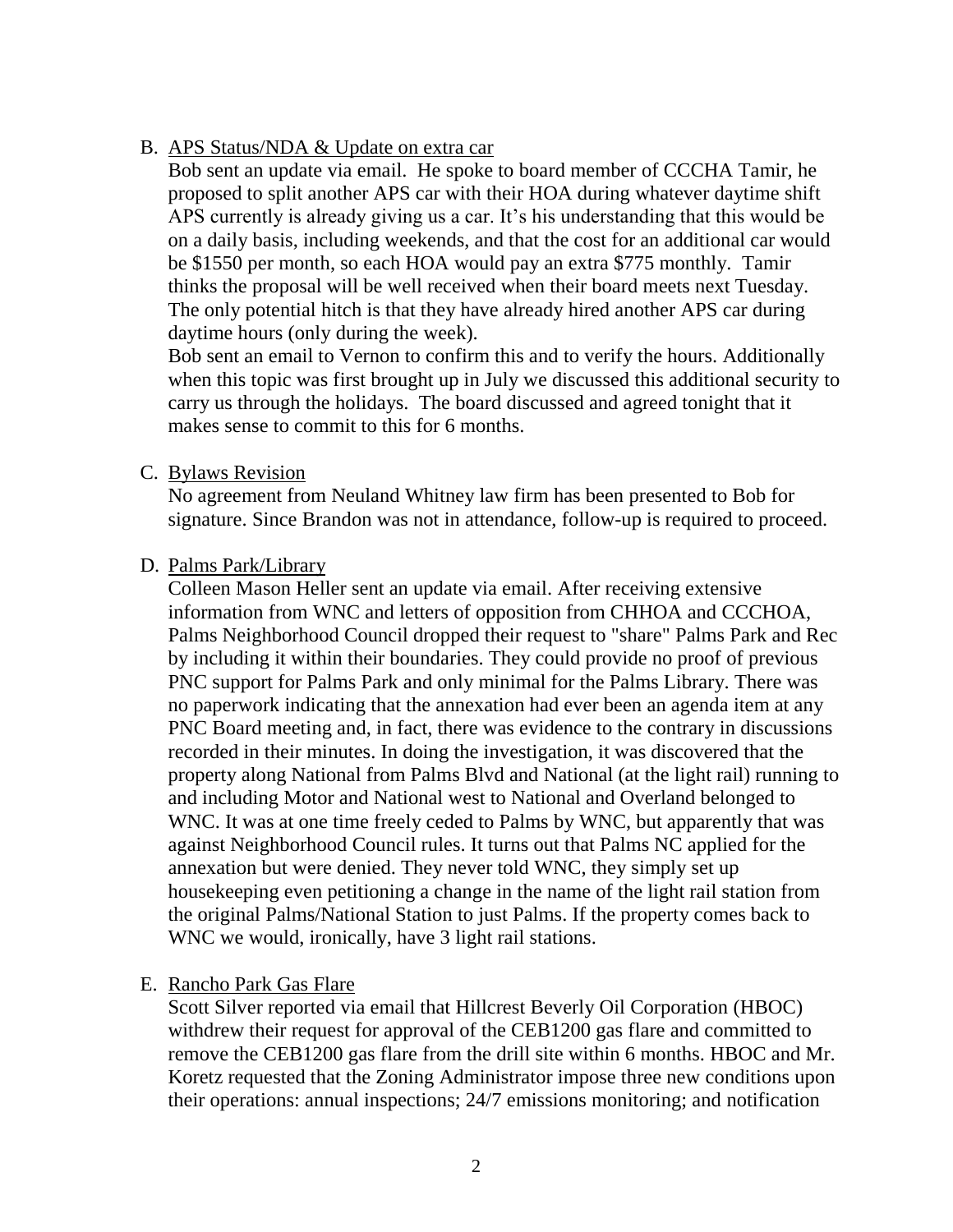to the City of accidents, spills or emergencies. HBOC expressed their commitment to continue working with Council District 5, Community Stakeholders and SCAQMD to seek alternatives to a gas flare that would also, prospectively, end sales to SoCal Gas and thus would eliminate mercaptan from the site. Councilmember Paul Koretz, Scott Silver, Prof. Michael Salman and individuals who serve on leadership positions of the Westside Neighborhood Council, neighboring HOAs, and Temple Isaiah all submitted emails and letters expressing support for HBOC's decision to withdraw and remove the CEB1200 gas flare and the commitments expressed by HBOC. HBOC expresses its gratitude to everyone in the community for working in a collaborative and positive way. In return, Professor Salman and Scott Silver commend HBOC for its cooperation and commitment to work with the community. To continue these efforts, Scott Silver has created a Facebook community group page <https://www.facebook.com/ranchoparkdrillsite/> on which he will be posting future

updates (no public comments or postings allowed). Please Follow and Share the Facebook Page to stay updated and active!

## **II. SECRETARY'S REPORT/MEMBERSHIP**

Review/Approval of September Minutes - The September minutes were reviewed and approved. No changes on membership numbers. The board agreed to proceed with getting envelopes ready for the next membership cycle. Marty suggested we look at the wording and see if we need to change anything. Once additional APS security service is added the one page mailing can be updated. It will be circulated for comments so it's ready to go in early January.

#### **III. FINANCIAL REPORT**

Marty stated that he recently deposited 2 \$750 checks from filming in the neighborhood.

## **IV. OTHER BUSINESS**

- A. Landscaping of medians Jim spoke to someone at the city level. They have put it out to bid. Construction (fixing sprinklers, planting) could start in 60 days.
- B. Membership Dues No update (Brandon absent)
- C. Neighborhood filming see Marty's comment above
- D. Cheviot Hills Tree Project No update
- E. Cheviot Hills Park Steve sent in an email that there is no real update but the fields look better than they have for the start of soccer season.
- F. Neighborhood Watch/security no update
- G. F.O.W.L.A.– no update
- H. FOO/schools need a new school rep from the board; possibly Brandon.
- I. Bike path  $-$  no update
- J. Cheviot Zoning Colleen provided an update via email. Updating the General Plan is going forward. The General Plan update is a twenty year (or longer) plan